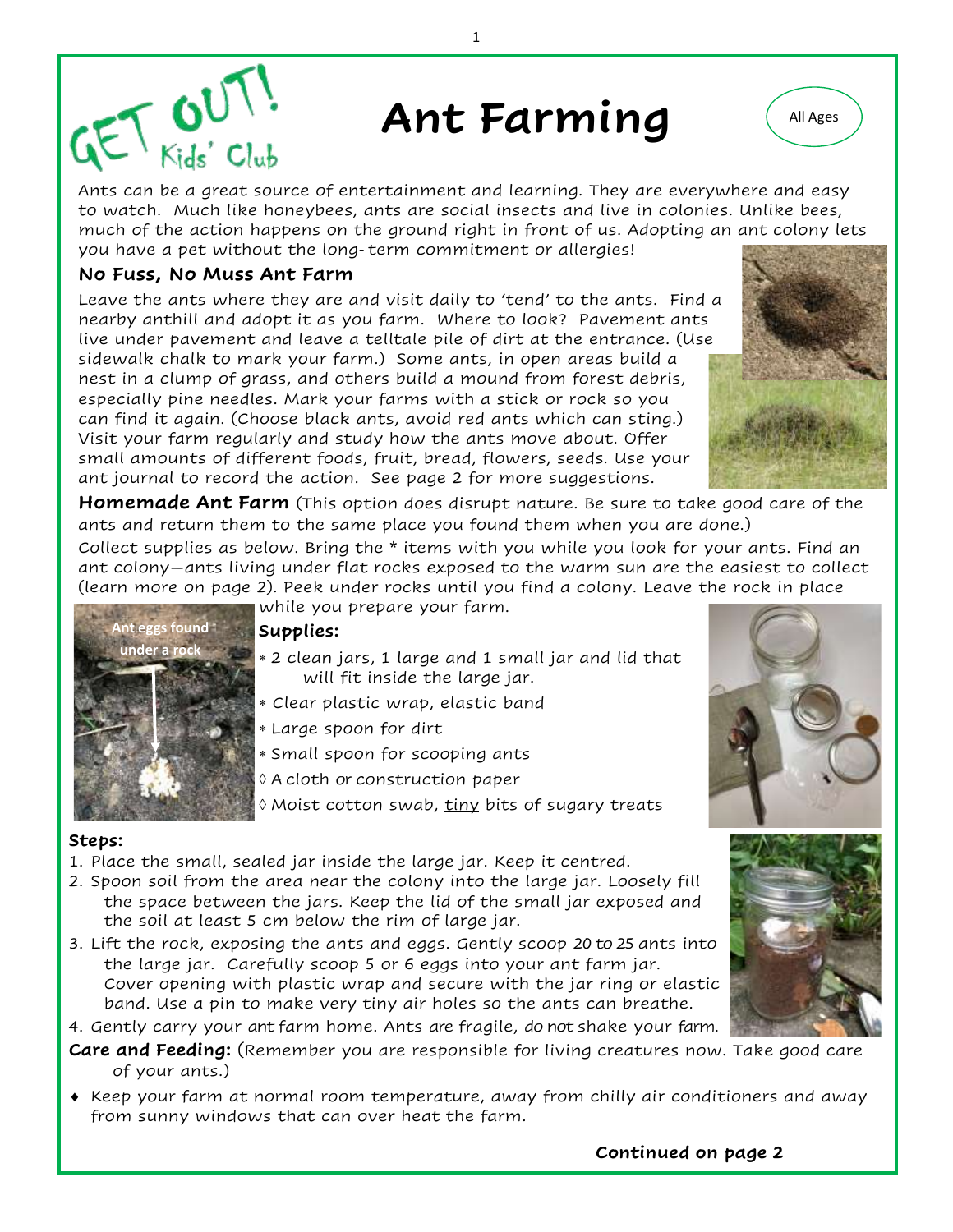## **Care and Feeding—continued**

- $\Diamond$  Ants feel safe and work in the dark, so keep the jar covered with a cloth or heavy paper when you are not watching the ants.
- $\Diamond$  Every few days place a damp cotton swab (for water) and food, bits of banana, apple, or grape, tiny cookie bits or cake, dandelion flowers, etc. on the lid of the small jar. Ants love sugary stuff!
- $\Diamond$  Return your ants to where you found them, their real home, after 3 to 4 weeks. Gently remove the small jar and carefully pour the contents of the large jar next to the original colony. The ants will find their way home. Leave a treat to thank the ants for helping you learn about them. (Ants do love a good picnic!)

# **Ant Antics to watch for:**

- Spot an ant "house cleaning', carry debris out of the hill/nest.
- How many ants go in or out of their nest in 1 minute?
- Watch an ant carrying an insect, plant material, or another ant.
- Spot an ant carrying something larger that itself. (Ants can carry 20x their body weight)
- Watch two ants working together to move something.
- Ants leave a scent trail to find their way back to good food. Spot an ant following a trail. (Hint — ants 'sniff' with their antennae)
- $\bullet$  Place a drop of honey 20–30 cm from an ant nest. How long does it take for an ant to find it? How soon do other ants following the "trail" to the honey? How long before the honey is gone?
- Watch for ants weather-proofing, covering the openings with pine needles or small stones. (Check the weather forecast for rain!)
- Follow one ant as it heads out foraging.
- Watch ants meeting and greeting each other with antennae touching.

**True Ant Farm**— Ants are farmers. Some species grow edible fungus inside their nests while others look after tiny 'livestock'. The latter live close to colonies of aphids, tiny insects that suck the nutritious juices from plants. The ants protect the aphids from predators. In exchange for protection, the aphids give the ants honeydew, a nourishing, sugary liquid. An ant 'milks' the aphid by gently tapping it with its antennae or front leg. When the aphid feels the tapping, it secrets (pees) honeydew for the ant to collect. The ant moves from aphid to aphid, gathering 'pay for protection' and takes it home to the colony. This 'I help you, you help me' relationship is called symbiosis. An ant is protecting Aphids Ladybug Larva

Look for aphids, tiny green or black insects, clustered on tender new plant stems. See if you can find tiny farmers at work!

**Hot Rock Heating** — Garden ants build nests underground beneath a heatabsorbing object, usually a flat rock. During the day, they bring their eggs and pupae up under the warm rock to

help them develop faster. A fast-growing colony has advantages in the competitive world of ants. The radiant heat from the rock also allows the garden ants get an early start in the spring and keep going longer into the fall. Ants have used 'radiators' for heat long before people thought to.

Carefully turn rocks until you find a nest. Watch the ants take care to save every egg, pupae, and each other. Time the activity to see how long it takes. Remember to gently replace their rock. (Be sure to give a little space while watching — Ants will defend their home and they can bite.)



its 'herd' from hungry ladybug larvae.





2021 - GET OUT! Kids' Club naturehood@peptbo.ca www.peptbo.ca Reprint with accreditation. Produced by Cheryl Chapman

Ant tunnels and chambers under a rock